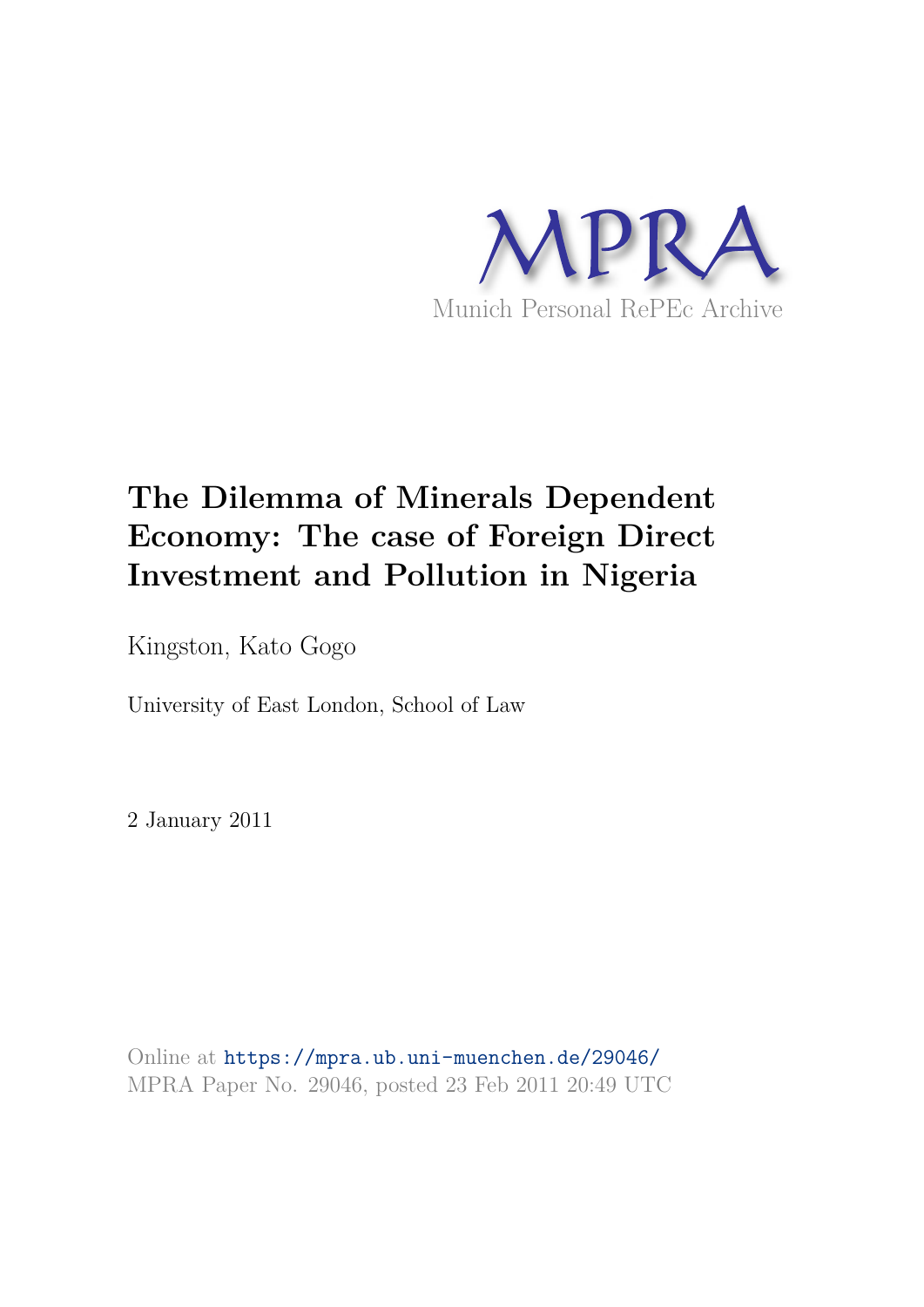The Dilemma of Minerals Dependent Economy: The case of Foreign Direct Investment and Pollution in Nigeria

Kato Gogo Kingston School of Law, University of East London, United Kingdom Email: gkingstonlaw@yahoo.com

#### ABSTRACT

This study empirically investigates the causal relationship between mineral exploration and environmental pollution in Nigeria with specific focus on natural gas and crude oil in Niger Delta region. The model of Granger causality tests was used. Quarterly data covering 2008 and 2009 were used in accordance with the Akaike (1976) minimum lag length for time-series analysis. The ADF unit root tests show that the null hypothesis of unit root is rejected and, the KPSS stationarity test result accepts the null hypothesis of "stationarity" implying that the variables are fit for the purpose of Granger causality analysis. The test for cointegration show that the variables are cointegrated at the trace level; this imply that gas flaring, environmental pollution and foreign direct investment are statistically linked. The regression on the ordinary least square illustrates that the impact of oil and natural gas exploration on the Nigerian environment is persistent in the long-run. The Granger-causality test result shows that there is one-way causality flowing from the flaring of gas by the foreign firms to the environmental pollution in Nigeria. The study finds a long-run uni-directional causal relationship flowing from mineral exploration to air, soil and water pollution.

KEY WORDS: FDI, Economy, Nigeria, Mineral, Pollution, Africa, Environment

#### 1. INTRODUCTION

 The objective of this empirical study was to investigate the causal relationship between the exploration of crude oil and natural gas in Nigeria and environmental pollution.

 The lack of willingness by Nigeria to enforce environmental preservation laws against transnational corporations has been at the forefront of debates about the consequences of the inflows of foreign capital into the country.

 The extraction of crude oil and natural gas has created severe environmental degradation in the communities where the production activities are being conducted. The environmental impact includes: A large scale contamination of the sources of drinking water; damaging of the inland waterways through the dumping of toxic waste; gas flaring and frequent spillage of crude oil into the environment from ruptured pipelines.

Kingston (2010b) acknowledges that there are very few studies on the impact of mineral exploration in mineral dependent countries in Africa. Alfaro (2003) conducted investigation on the impact of FDI on the host countries using cross-country data from 1981 to1999 and suggests that FDI are only beneficial to the host country in the aspect of manufacturing and not to the extractive sectors.

Ross (2003) suggests that the countries that depend on crude oil exports are likely to experience low economic growth, economic instability and poor governance. The problem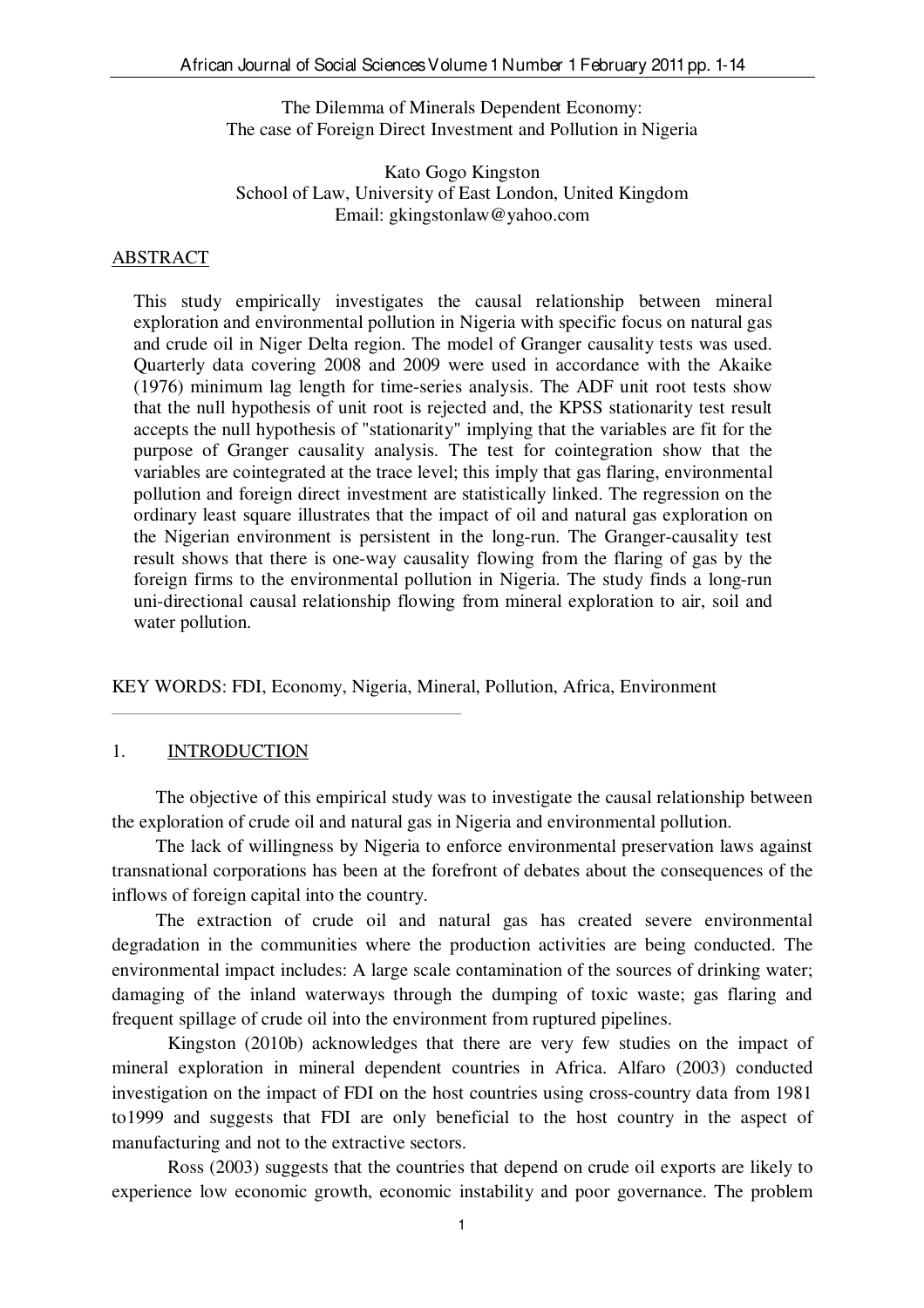with Ross's suggestion is that it is not backed by empirical evidence and hugely focused on governance and economic indicators but fails to take into account of other variables such as standards of living; inflation; human rights; and, environmental pollution issues.

Xing and Kolstad (2000) suggest that the foreign direct investors whose activities are likely to pollute the environment are not likely to move its capital to countries that enforce tighter environmental laws. Similarly, some studies have found that countries that depend on extractive industries often experience civil crises and civil war (e.g. Fearon and Laitin, 2003; Ross, 2006a and 2006b; De Soysa, 2002; and Collier and Hoeffler, 2004).

Despite the possibility of causing civil conflicts, some studies found that countries that depend solely on mineral resources are likely to have poor standards of living. For example, Al Gedicks (2001) suggest that the foreign direct investors venturing into the crude oil sectors predominantly operates on the indigenous lands in most part of the world and are causing reduction in the people's population by crumbling and demeaning native cultures likely to lower the standards of living and could result in the extinction of the people. However, Al Gedicks did not adduce evidence to back the suggestion that mineral extraction can cause the extinction of a people.

In Nigeria, official government records show that the country's gas reserve is about 183.5 trillion cubic feet (TCF) making the country the highest producer of natural gas in Africa and, among the top ten in the world. The report published by the Oil and Gas Journal in 2009 show that:

> "In 2007, Nigeria produced 1,204 billion cubic feet (Bcf) of natural gas, while consuming 456 Bcf. Approximately 749 Bcf were exported, mostly as liquefied natural gas (LNG). In 2007, Nigerian exports of LNG to the US were 95 Bcf, making it the third largest source of LNG imports after Trinidad (447 Bcf) and Egypt (115 Bcf)."

Despite the huge influence of foreign direct investors in the country's natural gas sector, the equity shares in the industry is held in a joint venture among Nigeria Liquefied Natural Gas (NLNG); the Nigerian National Petroleum Corporation (NNPC); Shell; Total; and, Agip. Despite the shares being held by Nigeria in the joint venture, the foreign experts are co-opted to manage and control the indigenous shares.

The consequence of gas production in the country is gas flaring. Gas flaring has become an integral aspect of gas production in the Niger Delta region where production activities are concentrated. According to the UNDP and World Bank reports (2009):

> "Nigeria flares more than 70 million cubic metres of gas per day, resulting to an estimated 70 million tonnes of carbon dioxide into the Niger Delta environment per day. Consequently; the oil firms in Nigeria account for more greenhouse gas emissions than all other sources in sub-Saharan Africa combined".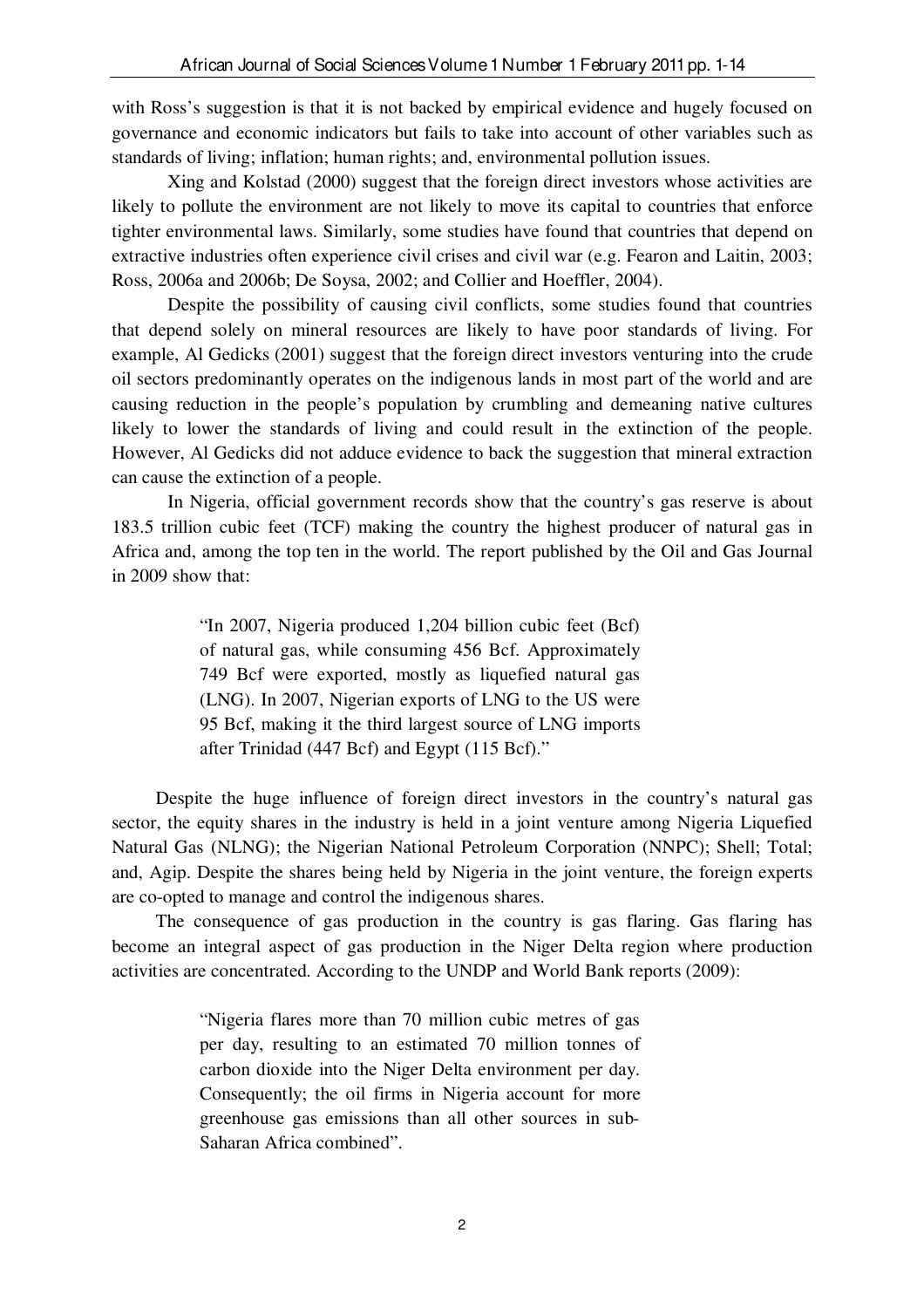In 2001 the UNDP/World Bank Energy Sector Management Assistance Programme express dismay that Nigeria is the "highest gas flaring nation in the world with its gas flaring accounting for about 20% of the global gas flaring". In the same vein, the World Bank report in 2005 show that Nigeria flares about 75% of the natural gas it produces and, the report compiled in 1991 by the "Friends of the Earth" show that Nigeria flares 80% of the natural gas it produces and only closely followed by Libya and Saudi Arabia that flares 20% of their natural gas. Elvidge, *et. al* (2009) compiled a list of top twenty gas flaring countries in the world and ranked Nigeria second after Russia. The federal government of Nigeria has show weakness in its ability to minimize and eradicate the menace of gas flaring in the country. There are numerous anti-pollution laws and regulations in the country but the polluting firms, mostly foreign transnational corporations are not willing to comply with the laws thereby violating human and environmental rights of the inhabitants of the communities where natural gas is extracted. One reason for the lack of compliance by the firms is the lack of deterrence. It is highly probable that gas flaring will never be stopped in Nigeria as predicted in 1963 by the British authorities when they stated that:

> "Shell/BP's need to continue, probably indefinitely, to flare off a very large proportion of the associated gas they produce will no doubt give rise to a certain amount of difficulty with Nigerian politicians, who will probably be among the last people in the world to realise that it is sometimes desirable not to exploit a country's natural resources and who, being unable to avoid seeing the many gas flares around the oil fields, will tend to accuse shell/BP of conspicuous waste of Nigeria's 'wealth'. It will be interesting to see the extent to which the oil companies feel it necessary to meet these criticisms by spending money on uneconomic methods of using gas"(ERA and Friends of the Earth, 2005).

The incidence of gas flaring in Nigeria is rising to an alarming magnitude and the consequences are numerous including: Acid rain; unhealthy temperature of the environment; poor air quality; lung related diseases; and the destruction of the natural habitat of animals and plant species in the Niger Delta area of the country. Reports compiled by the "Friends of the Earth" between 1991 and 2004 show that Nigeria's share of the global gas flaring is 50% and Libya at 14% as illustrated in fig. 1.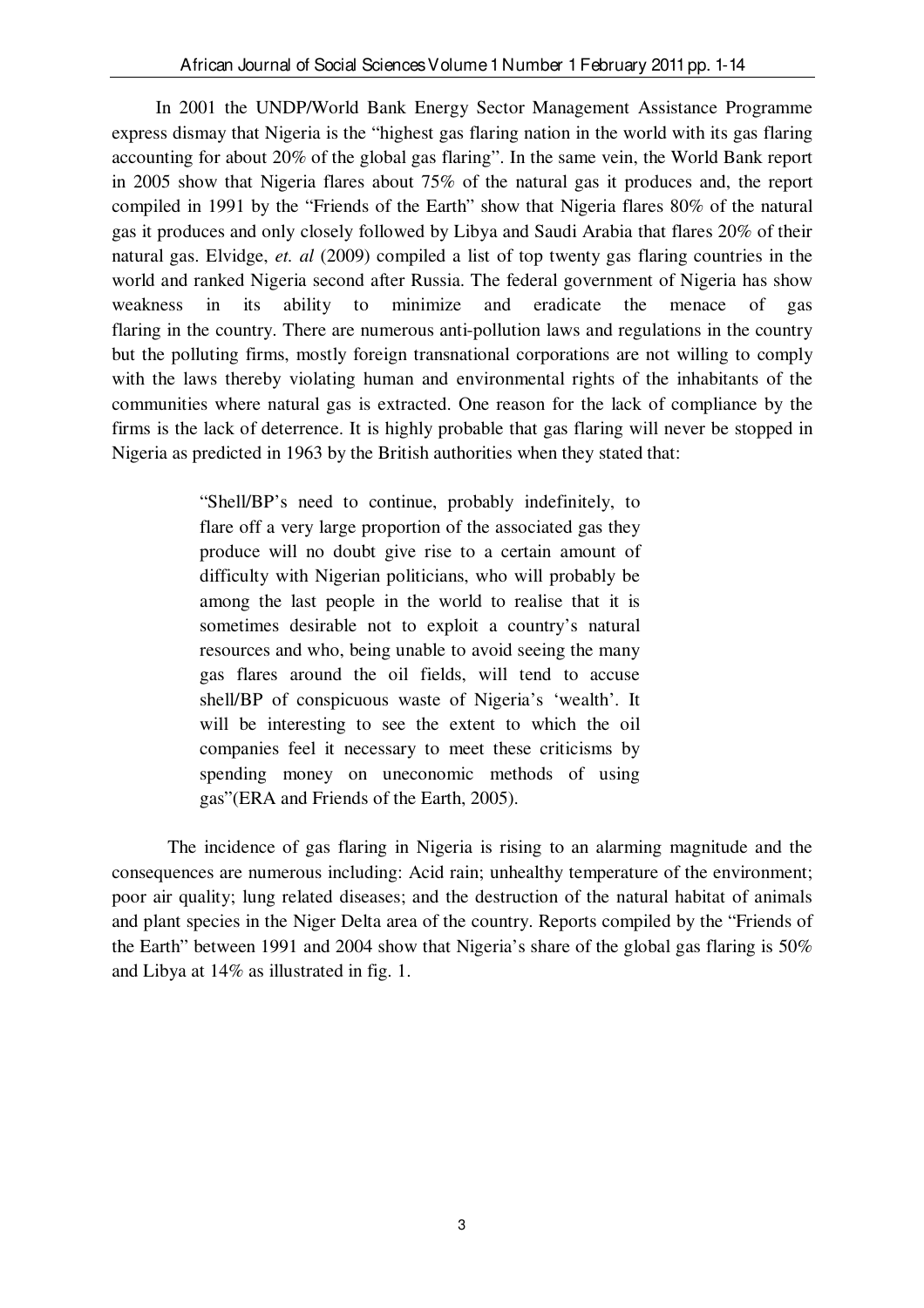

Figure 1: The Global Share of Gas Flared in 1991- 2004

Source: Chart Designed based on data from Friends of the Earth, 2005.

An independent toxicology investigation of the Iko Rivers and creeks in the Niger Delta by Ime, *et. al* (2008) finds dangerous degree of concentration "of hydrocarbon degraders and polycyclic aromatic hydrocarbons in the mangrove ecosystem". The study affirms the prevalence of "variety of hydrocarbons of biogenic, petrogenic and pyrogenic origin which are very resilient organic pollutants which are very dangerous and spreads fast contaminating the environment."

The study finds that the "amount of hydrocarbons such as polycyclic aromatic hydrocarbon in the rivers and neighbouring waterways are those type that are importunate group that easily saturate in aquatic and earthly ecosystems because of their hydrophobic characteristics".

It also suggests that the pollutants are spreading into the waters and soils of the entire Iko area and likely to spread to the "lakes, creeks, estuaries and the adjacent Atlantic Ocean". According to the report compiled by the UNDP on human development in the Niger Delta of Nigeria:

"Gas flaring amounts to a monumental waste of a valuable resource, on top of the air and thermal pollution that damages biodiversity. Flares cause noise and elevated temperatures. The heat kills vegetation, suppresses the growth and flowering of some plants, and diminishes agricultural production. Plants, animals and humans in the vicinity of the gas flares are perpetually exposed to light with no respite at night. This is harsh for nocturnal animals. The light from flares may also be affecting the endangered marine turtles in the area. Turtles' nesting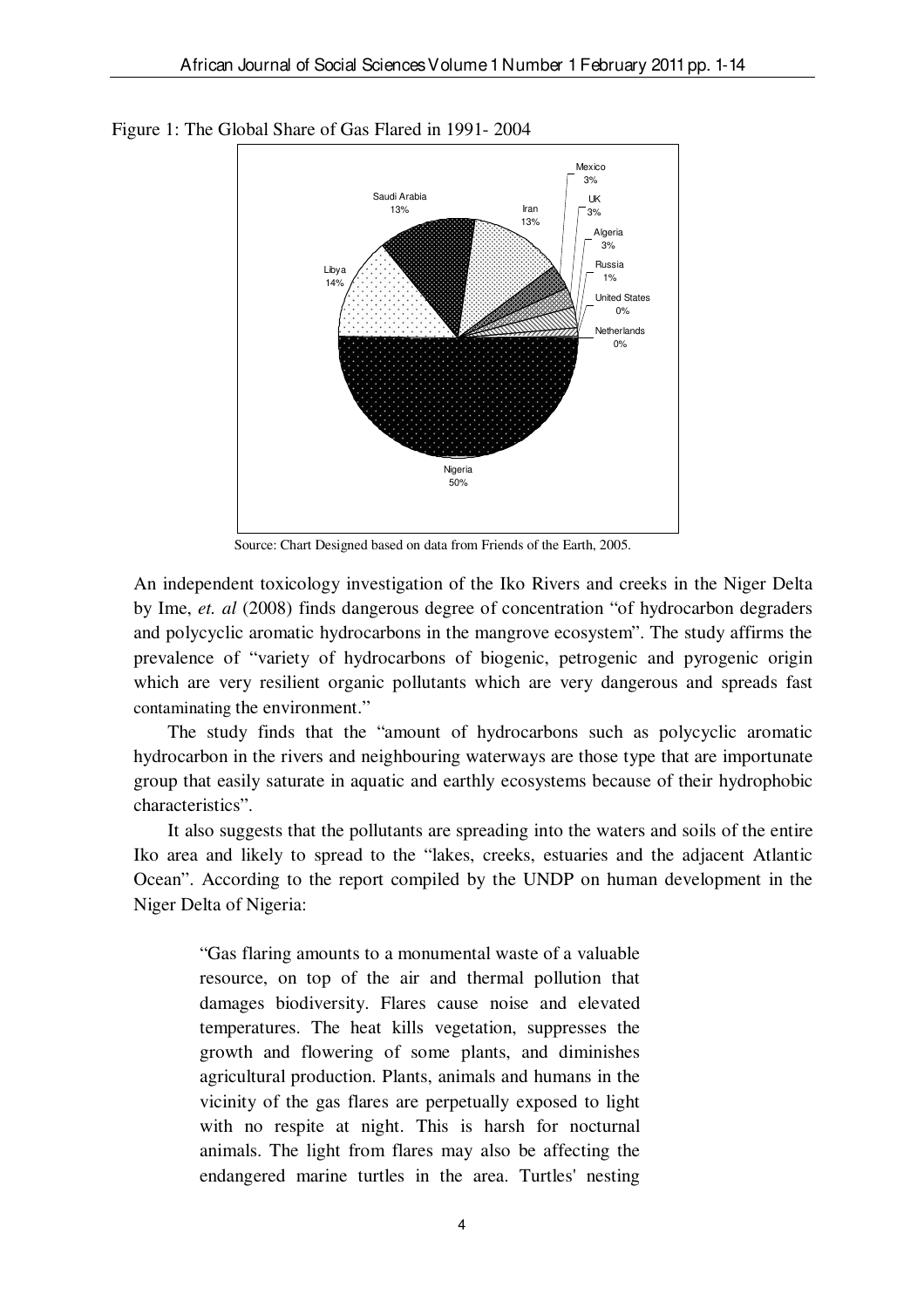patterns are influenced by light on their approach to beaches, where they lay their eggs" (UNDP, 2006).

Despite the explicit nature of the UNDP report, it fails to blame the polluting firms and also did not recommend the way forward for the eradication of the menace of gas flaring in Nigeria. As a direct consequence of oil and gas production in the Niger Delta area of Nigeria by the transnational firms, the inhabitants of the affected areas are thoroughly deprived of their rights to safe and healthy environment and facing the worst inconceivable degree of poverty. The government is failing to strike a balance between the economic interest of the foreign business partners and the human rights of its citizens. Thus, the indigenous people are facing health dangers; shortage of food; land shortages; air, land and river pollutions; perennial unemployment; and, forced migration.

It is not all possible to accurately ascertain the exact volume of crude oil that spills into the environment in Nigeria. Some of the oil spillages occur offshore and are underreported by the firms concern; the oil spillage that regularly occur in the inland waterways are mostly not recorded by the government and the oil firms; even when the records are taken, the full details are often hidden from the public.

However, the records obtained by independent agencies such as the UNDP and "Friends of the Earth" though not very comprehensive, can only be used as yardstick for measuring the incidence of oil spillage in the Niger Delta of Nigeria.

Additionally, some of the evidence of oil spillage compiled for the purpose of this study was based on physical tour of the sites reported by the locals of the affected areas. The total record from all sources which we calculated into single parameter show that an estimated 7,000 barrel of crude oil was spilled into the environment between 1976 and 2009; that is an average of 250 incidence of oil spillage per year during the period. The record also show that nearly 9,1911,426 barrels of crude oil were spilled into environment in the Niger Delta with at least 55% into rivers, creeks and shorelines; and, 45% into farmlands, residential villages, communal access roads and sources of drinking water.

Most of the oil spillages are caused by the rupturing of very old pipelines, some of which have not been replaced in more than forty years and has been used on daily basis to convey highly pressurised crude oil. In 2009, Shell confirmed that its pipelines in the Niger Delta area are prone to rupturing due to wear and tear occasioned by corrosion and rust. Another reason for regular oil spillage in Nigeria is vandalism from criminal elements that steal crude oil from the pipelines.

The consequences of oil spillages are enormous. It affects humans, animals, plants and aquatic lives. For example, in Ogoni and Odi communities in the Niger Delta of Nigeria, nearly all the sources of drinking water could be seen submerged in black substances flowing from ruptured oil pipelines which have not been attended to by the oil firms for nearly five years. In Iko area of the Niger Delta, several broken pipelines spills huge volume of oil into the surrounding area resulting in the death of crabs, oysters, mudskippers, birds and variety of fishes and mangrove species.

The firms involved in the exploration of crude oil and natural gas are not making conducting remediation of the damages caused by the menace of oil spillage and gas flaring. Shell officials affirmed that "it is a long standing practice of the oil companies to ignore the damages, for natural recovery to occur over few years".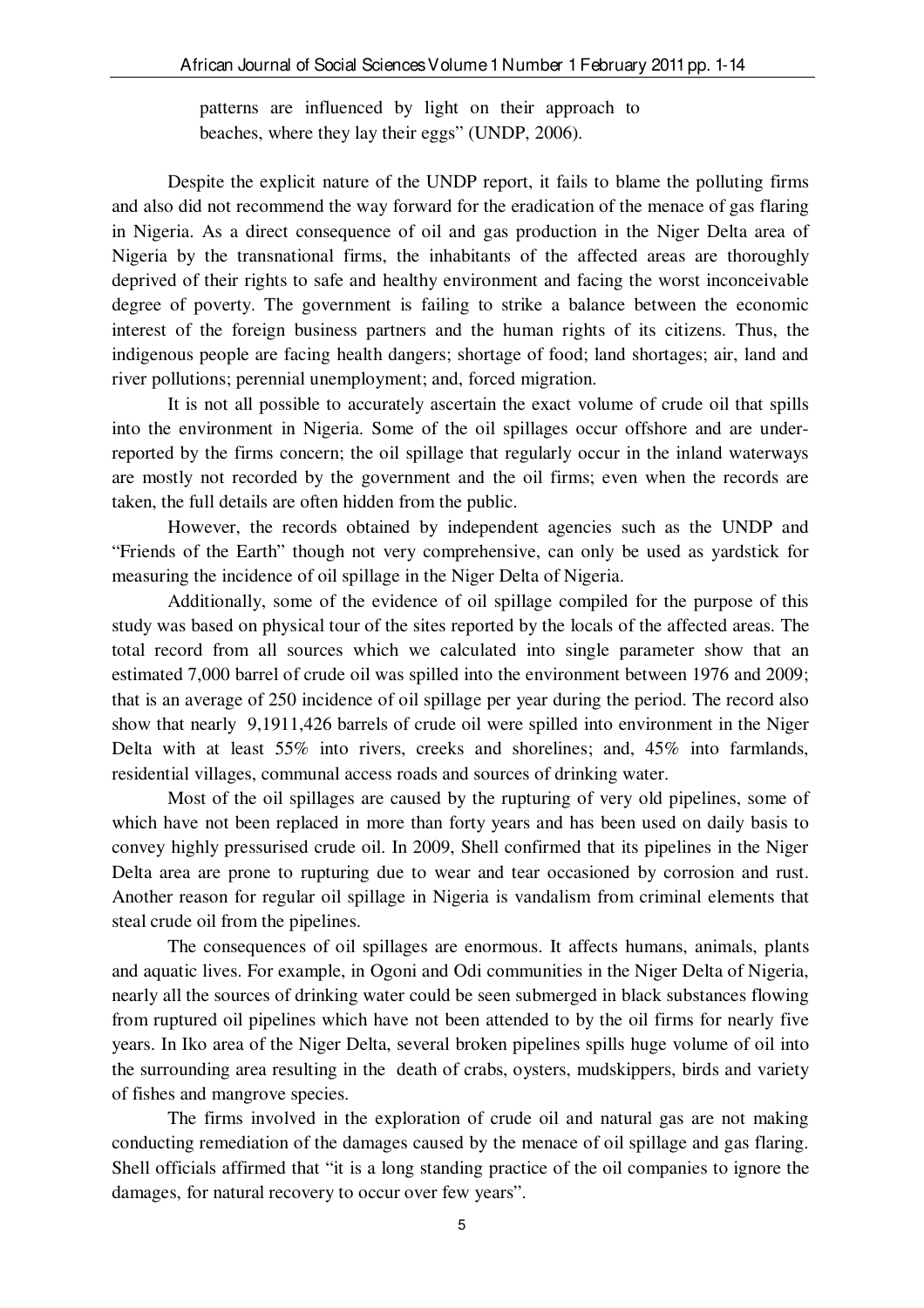The possibility of natural recovery to occur is very slim in that, the sources of the damages are continuous. In few instances where the oil firms seem to be dealing with the situation, they simply conduct exercises to delude the members of the public. For example, in some of the affected communities, the officials of Shell often tips sand over the pool of oil on the surface of the earth without cleaning up the mess and, when it rains, the sands and the crude oil washes into the lands and waterways.

Kretzmann (1997) examined the impact of oil spillage in Nigeria by obtaining soil samples from Luawii Ogoni and Ukpeleide Ikwerre and finds that the sample from Luawii "contained 18 ppm of hydrocarbons in the water" which is "360 times the level allowed in drinking water in the European Union" and the sample from "Ukpeleide, Ikwerre, contained 34 ppm" that is 680 times more than the 0.05 ppm permitted by the European Union.

Further studies on the environmental impact of oil spillage in the Niger Delta (e.g. Nwilo and Badejo, 2005; and, Ewa-Oboho and Oladimej, 1998) finds that the oil spilling from broken pipes at the Shell facility in the Qua Iboe oil installation in Ibeno clan was conveyed by tidal waves from Akwa Ibom State to as far as Lagos and to Bakassi in Cameroon polluting hundreds of kilometres of the ecosystem (see Nwilo, and Badejo, 2005).

The extent of the environmental damages have not been ascertained however, it is estimated that it must have destroyed huge "number of macro-benthic communities, the dominant species of which included the edible gastropod, *Tympanotomus fuscatus*, the Ocypodid brachyuran, *Uca tangeri* and *Ocypode cursor,* and several species of bivalves and *polychaetes*" (Ewa-Oboho and Oladimej, 1998).

Drilling and dredging has common features of mineral exploration and extraction in Nigeria. Shell and Chevron oil firms admit that it is almost impossible for the oil firms in the country to avoid drilling and dredging activities though, the firms are making efforts to reduce damages to the environment. Noise pollution associated with drilling activities is consistent in the area where oil exploration is taking place in the country.

Despite the loud noises caused by seismic activities associated with drilling; the exercise often involve the dumping of toxic radioactive waste on the surface of the earth and the firms seldom clean up after the exercises.

The wilful negligence of the oil firms causes the loss of vital farmlands and fishing ground of the native people thereby leading to food insecurity and massive unemployment without compensation. Deforestation also occurs as part of the drilling and dredging processes causing loss of plant species which are important parts of local medicinal requirements.

The use of explosives during seismic activities by the oil firms causes the local dwelling places such as huts and tin sheet buildings to collapse rendering the natives homeless.

The persistence of explosive noises and the frequent flight of the low flying helicopters are nuisance to the inhabitants of the communities where the oil extractions are occurring.

The dredging exercises enable the oil firms to be able to move heavy materials by water to the sites of their exploration activities, some of the disused dredgers and heavy metals are often dumped for years blocking access to farmlands and fishing grounds. Artificial lakes and ponds are often created by the dredging exercises causing stagnant water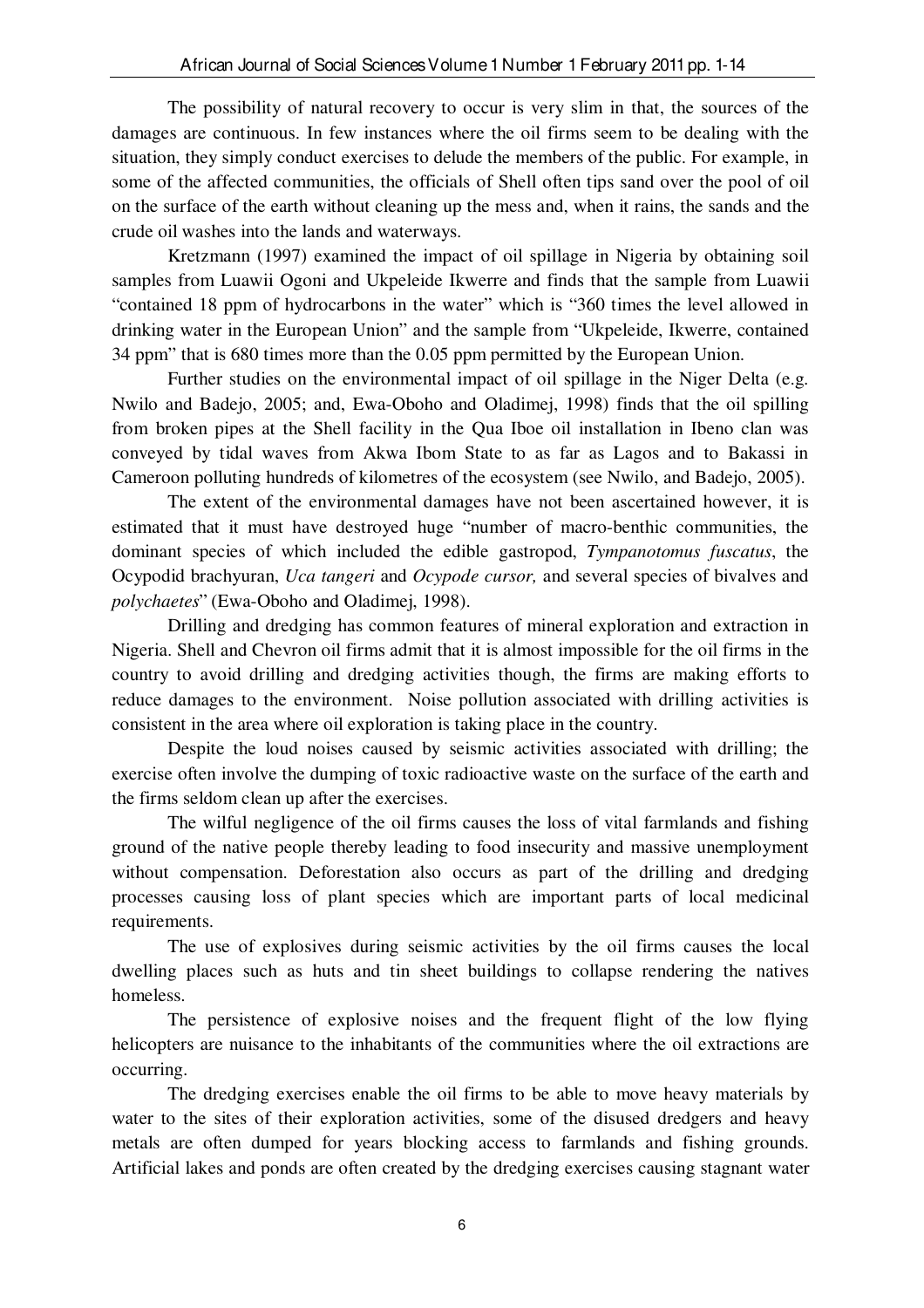to accumulate over long period of time thereby increasing breeding grounds for deadly mosquitoes which attacks the natives.

## 2. METHODS AND MATERIALS

## 2.1 DATA

The study was conducted in Nigeria within econometric time-series framework using data collected from January 2008 to December 2009 in accordance with Akaike (1976) Information Criterion for time-series analysis.

The data on mineral exploration is the monthly financial records of all crude oil and natural gas produced in Nigeria. The data was obtained from the records of the Central Bank of Nigeria known as the "Monthly Economic Index" of January 2008 to December 2009. The data on environmental pollution is the UNDP and World Bank date of the volume of gas flared by the oil firms in Nigeria between January 2008 and December 2009; and, oil spillage in Nigeria from January 2008- December 2009. The data on mineral exploration represents the independent variable and the data on pollution represents the dependent variable. The Granger causality analysis is conducted in bivariate platform.

## 2.2 THE EMPIRICAL MODEL

The study employs the Granger causality time series statistical technique in bivariate platform to investigate the relationship between foreign direct investment in the crude oil and natural gas industries and pollution in the Niger Delta of Nigeria.

A time series  $x_t$  Granger causes another time series  $y_t$  if present value of  $y_t$  can be better projected or predicted by using the past values of  $x_t$  than by not doing so, taking into account also that other relevant information (including the past values of  $y_t$ ) are used in either case. Simply put, the Granger (1969) test involves the performance of a regression of variable  $x_t$  on its own lag values  $x_{t-i}$  and the lag values of second variable  $y_{t-i}$  (e.g Kingston, 2010b).

Adequate care is taken to avoid the incidence of serial correlation in the two variables  $x_t$  and  $y_t$  making it possible for the occurrence of an acceptable level of correlation. If the result show that the coefficient of the lag of any of the variable is significant, it can be said that the variable with the significant coefficient "Granger causes" the other variable.

For the purpose of this study Granger (1969, 1980, 1981 and 1994) method is deployed in conjunction with other time-series test supplements including Johansen (1988); and, Johansen and Jesulius (1990) test for cointegration of the variables. Dickey and Fuller (1979 and 1981) also known as the ADF unit root tests which ascertain whether the variables have a unit root. Where a variable has unit root, it is considered to be non-stationary and can lead to spurious result in time-series regression for this reason an alternative test – Kwiatkowski. et. al (1992) also known as the KPSS test could be used to check for stationarity; and, the Ordinary Least Square Regression test enable us to find out whether there is a long-run causal relationship between the variables (Kingston, 2010a).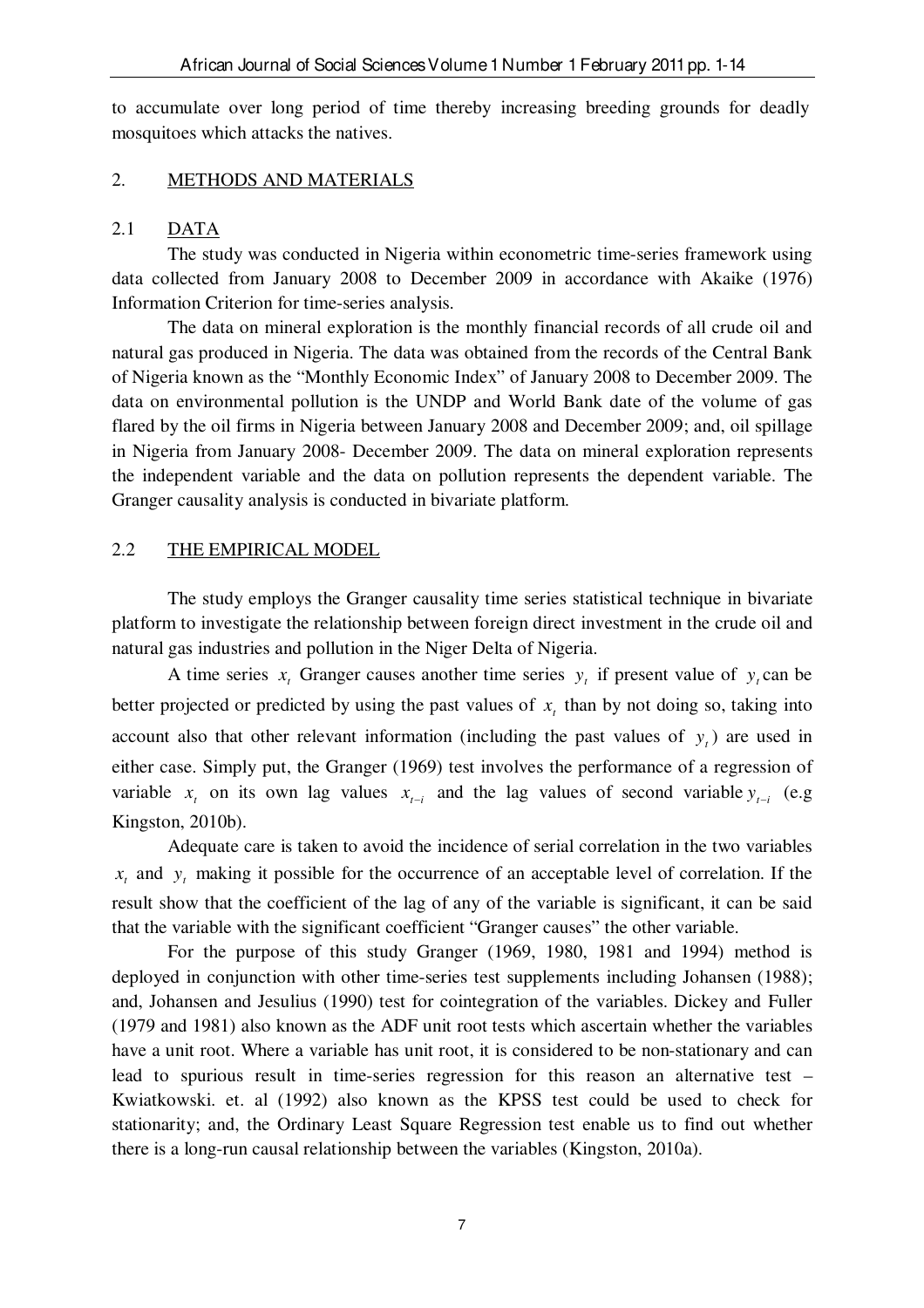## 2.2.1 ADF UNIT ROOT TEST

We conducted the ADF unit root test and the KPSS stationarity test on the variables namely – mineral exploration and pollution and found that both variables are stationary. The results are presented in Table 1:

|                         | <b>Test Statistics</b> |                  |                   |                   |  |  |  |
|-------------------------|------------------------|------------------|-------------------|-------------------|--|--|--|
| <b>Series</b>           |                        |                  |                   |                   |  |  |  |
|                         | <b>ADF</b>             |                  | KPSS <sub>u</sub> | KPSS $_{\tau}$    |  |  |  |
|                         |                        |                  |                   |                   |  |  |  |
|                         | Level (2008)           | Level (2009)     | Level             |                   |  |  |  |
| Environmental           |                        |                  |                   |                   |  |  |  |
| Pollution               | $11.23112**$ (4)       | 11.22055**       | $0.110002***(4)$  | $0.011437***(4)$  |  |  |  |
|                         |                        | (2)              | $0.113201***(4)$  | $0.021460***$ (4) |  |  |  |
|                         |                        |                  |                   |                   |  |  |  |
| Mineral                 | 12.60238**             | 10.34010**       | $0.112350***$     | $0.111072***(4)$  |  |  |  |
| Exploration             | (4)                    | (2)              | (4)               | $0.1210439***(4)$ |  |  |  |
|                         |                        |                  | $0.115519***(4)$  |                   |  |  |  |
| <b>First Difference</b> |                        |                  |                   |                   |  |  |  |
| Environmental           |                        |                  |                   |                   |  |  |  |
| Pollution               | $7.00123**$ (4)        | 10.81439**       | 0.115467(4)       | 0.1512251(4)      |  |  |  |
|                         |                        | (2)              | 0.113418(4)       | 0.1494567(4)      |  |  |  |
| Mineral                 |                        |                  | 0.137912(4)       | 0.177635(4)       |  |  |  |
| Exploration             | $7.12994**$ (4)        | $10.93474**$ (2) | 0.115987(4)       | 0.170283(4)       |  |  |  |

Table 1: Results of KPSS Unit Root Tests

Note: The abbreviation μ and τ represent the models with drift and the trend. The results in *italics* represent results for 2009 data series on the KPSS; \*\* represents the rejection of the existence of unit root at 1% and 5% of the ADF critical values. The figures in parentheses are the lag of the determination of both models. The ADF lag is selected in compliance with Akaike Information Criteria (AIC) (see Akaike, 1976). The ADF critical value is 1% and 5% respectively. The KPSS critical value is 0.216, 0.176, 0.146 and 0.119, in conformity with the upper tail critical values as stipulated by Kwiatkowski et. al. (1992). The asterisks \*\*\* signifies acceptance of the null hypothesis of stationarity.

## 2.2.2 COINTEGRATION TEST

The tests were conducted by deploying the methods of Johansen (1988); and, Johansen and Juselius (1990) involving two steps namely "trace test" and "maximum Eigenvalue test" as follows:

(a) The trace test  $(\lambda_{\text{trace}})$  is represented as follows:

$$
Trace = -T \sum_{i=r+1}^{n} \log(\hat{\lambda}_i)
$$
 (1)

In equation (1); the null hypothesis is that the cointegration vectors is  $\leq r$  as oposed to the reverse hypothesis that the cointegration vectors = r.

(b) The maximum Eigenvalue test  $(\lambda_{\text{max}})$  is represented as follows:

$$
\lambda_{\text{max}} = -T \log(1 - \hat{\lambda}_i) \tag{2}
$$

In equation (2) the null hypothesis is that the cointegration vectors  $= r$  as opposed to the optional null hypothesis that the cointegration vectors  $= r+1$ . The results are presented in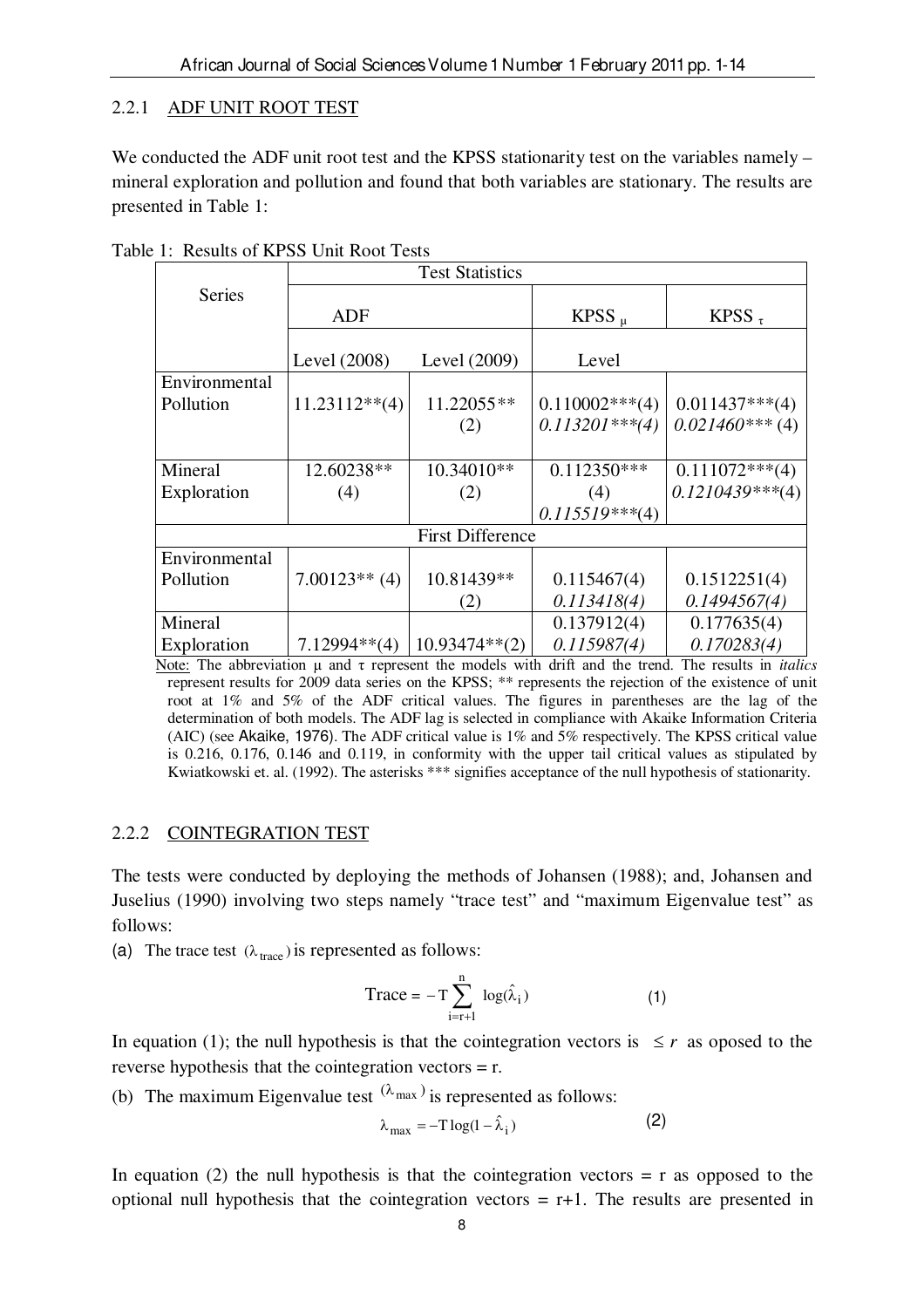Table 2:

Table 2: Johansen Cointegration Test

| Results for $x_t$ , and $y_t$ , Series                                                        |            |          |                  |                |  |  |
|-----------------------------------------------------------------------------------------------|------------|----------|------------------|----------------|--|--|
| Null                                                                                          | Maximum    | $1\%$    | Trace            | 5%             |  |  |
| hypothesis                                                                                    | Eigenvalue | Critical | <b>Statistic</b> | Critical value |  |  |
|                                                                                               |            | value    |                  |                |  |  |
| Mineral Exploration $(x_i)$                                                                   |            |          |                  |                |  |  |
| $R = 0$                                                                                       | $3.0210**$ | 4.1041   | $5.613**$        | 8.704          |  |  |
| $R \leq 1$                                                                                    | 8.6571     | 9.0021   | 27.432           | 10.987         |  |  |
| Pollution $(y_t)$                                                                             |            |          |                  |                |  |  |
| $R = 0$                                                                                       | $3.000**$  | 4.561    | 7.0449**         | 12.432         |  |  |
| $R \leq 1$                                                                                    | 5.190      | 7.361    | 9.119            | 10.406         |  |  |
| $***$<br>Implies rejection of the null hypothesis of NO COINTEGRATION at 1%<br>critical level |            |          |                  |                |  |  |

Table 2 presents the result of the Johansen cointegration tests. It show that the hypothesis of "no cointegration" ( $r = 0$ ) at 1% and 5% level is rejected. The result also show that the hypothesis of "no cointegration" ( $r < 1$ ) is also rejected at 1% and 5% critical level implying that the variables are co-integrated. It also shows that there is long-run equilibrium relationship between the exploration of crude oil and natural gas and air, water, soil pollution in Nigeria.

# 2.2.3 GRANGER CAUSALITY TEST

We conducted the Granger causality tests using the models in equations (3) and (4) aided by the deployment of *Microfit 5.0* software which considers the bivariate linear auto-regressive model of variables  $x_t$  and  $y_t$ .

$$
\chi_{t} = \alpha_{0} + \sum_{i=1}^{p} \alpha_{i} \chi_{t-1} + \sum_{i=1}^{p} \beta_{j} y_{t-j} + \varepsilon_{x,t}
$$
(3)  

$$
y_{t} = \alpha_{0} + \sum_{i=1}^{p} \alpha y_{t-1} + \sum_{i=1}^{p} \beta_{j} \chi_{t-j} + \varepsilon_{y,t}
$$
(4)

Table 3: Results of the Granger Causality tests

| <b>Null Hypotheses</b>                                                     | Observations   F-Statistic |        | P-Value       |  |  |  |
|----------------------------------------------------------------------------|----------------------------|--------|---------------|--|--|--|
|                                                                            |                            |        |               |  |  |  |
| The exploration of crude oil and natural                                   |                            |        |               |  |  |  |
| gas in Nigeria "Granger"<br>causes                                         |                            |        |               |  |  |  |
| environmental pollution.                                                   | 24                         | 77.039 | $-0.0001$ *** |  |  |  |
| pollution "Granger"<br>Environmental                                       |                            |        |               |  |  |  |
| causes the exploration of crude oil and                                    |                            |        |               |  |  |  |
| natural gas in Nigeria.                                                    | 24                         | 56.720 | $9.902**$     |  |  |  |
| ** Implies rejection of the null hypotheses at 1% and 5% critical levels   |                            |        |               |  |  |  |
| *** Implies acceptance of the null hypotheses at 1% and 5% critical levels |                            |        |               |  |  |  |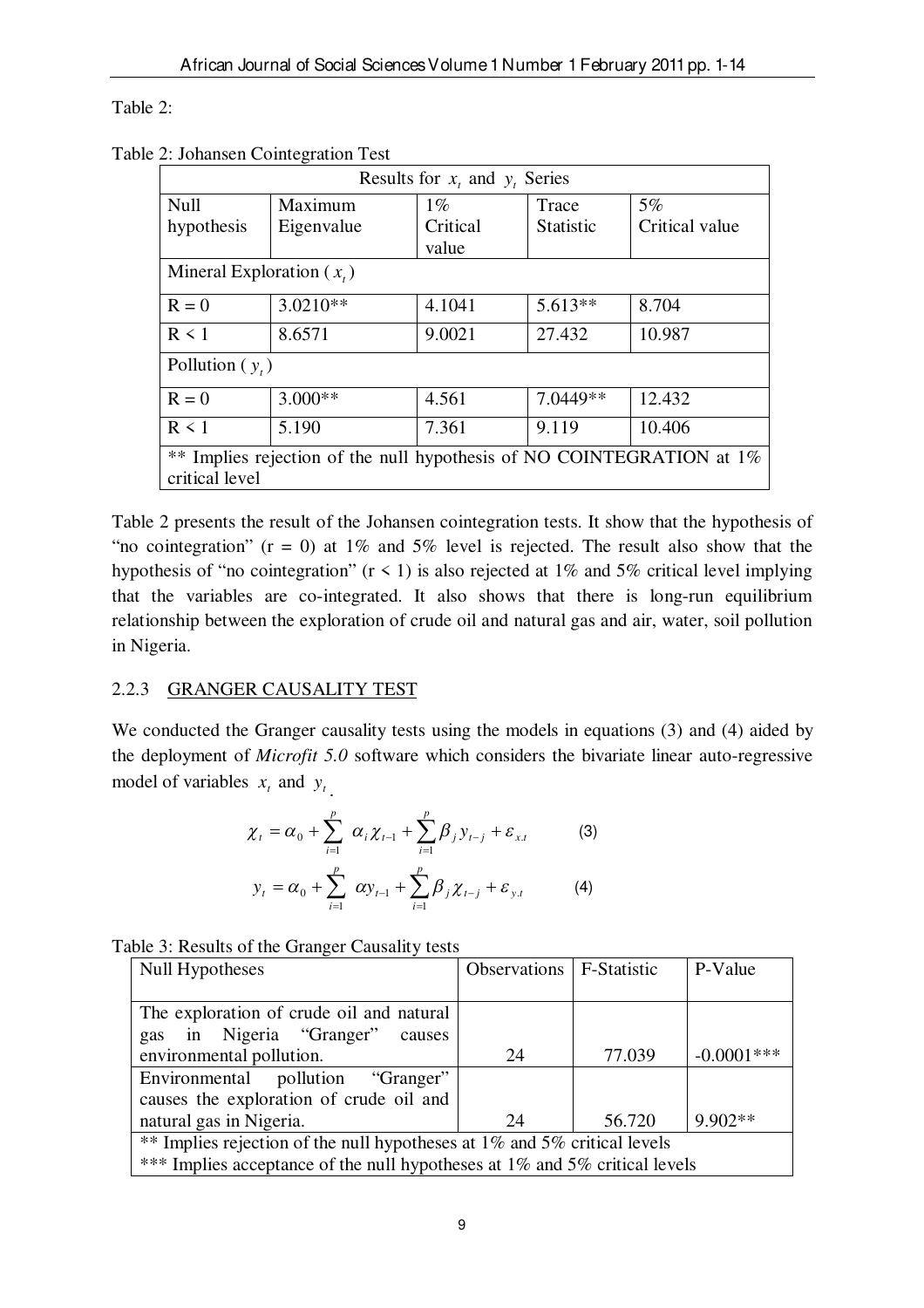Some lessons could be learned from the result of this test. Firstly, it proves that increases in air, water and soil pollution in the Niger Delta of Nigeria over at least two year period tends to follow the increase in the exploration of crude oil. Secondly, the increase in pollution is not found to have a feedback effect on mineral exploration. There is therefore, a one-way Granger causality from mineral exploration to pollution.

# 2.2.4 ORDINARY LEAST SQUARE REGRESSION (OLS)

 We deployed the OLS regression to check the long-run relationship of the variables. The test was conducted using the Microsoft Excel for windows 2007 version. The results are presented in Table 4.

## Table 4: ORDINARY LEAST SOUARE (OLS) RESULTS (January-December 2008 and January –December 2009)

SUMMARY OUTPUT

| <b>Regression Statistics</b> |                      |
|------------------------------|----------------------|
| Multiple R                   | 0.856432             |
| R Square                     | 0.733476             |
| <b>Adjusted R Square</b>     | 0.706824             |
| <b>Standard Error</b>        | 18.72126             |
| Observations                 | $\gamma_{\varDelta}$ |

## ANOVA

|            |    |              |                      |    | Significance         |
|------------|----|--------------|----------------------|----|----------------------|
|            | df |              | SS                   | МS |                      |
| Regression |    |              | 9645.398178 9645.398 |    | 27.52011 0.000375563 |
| Residual   |    | 20           | 3504.853914 350.4854 |    |                      |
| Total      |    | $22^{\circ}$ | 13150.25209          |    |                      |
|            |    |              |                      |    |                      |

|                                                          |              | Standard                                        |        |          |             |
|----------------------------------------------------------|--------------|-------------------------------------------------|--------|----------|-------------|
|                                                          | Coefficients | Error                                           | t Stat | P-value  | Lower 95%   |
| Intercept                                                | 4.754848     | 17.64130046 0.269529                            |        | 0.793002 | -34.5524185 |
| X Variable 1                                             |              | $1.014152$ $0.193320469$ $5.245962$ $0.00037**$ |        |          | 0.58340694  |
| $**$ Indicates significance at $10^\circ$ suiticel value |              |                                                 |        |          |             |

\*\* Indicates significance at 1% critical value

The results of the OLS in Table 4 show that the coefficient of determination is 0.733476 meaning that approximately 73% of  $y_t$  can be explained by  $x_t$ . In essence, 73% of environmental pollution in the Niger Delta of Nigeria can be explained by the exploration of crude oil and natural gas. The p-value is 0.00037, therefore  $p \le 1$  and significant at the 1% critical level suggesting that there is long-run equilibrium relationship between the variables.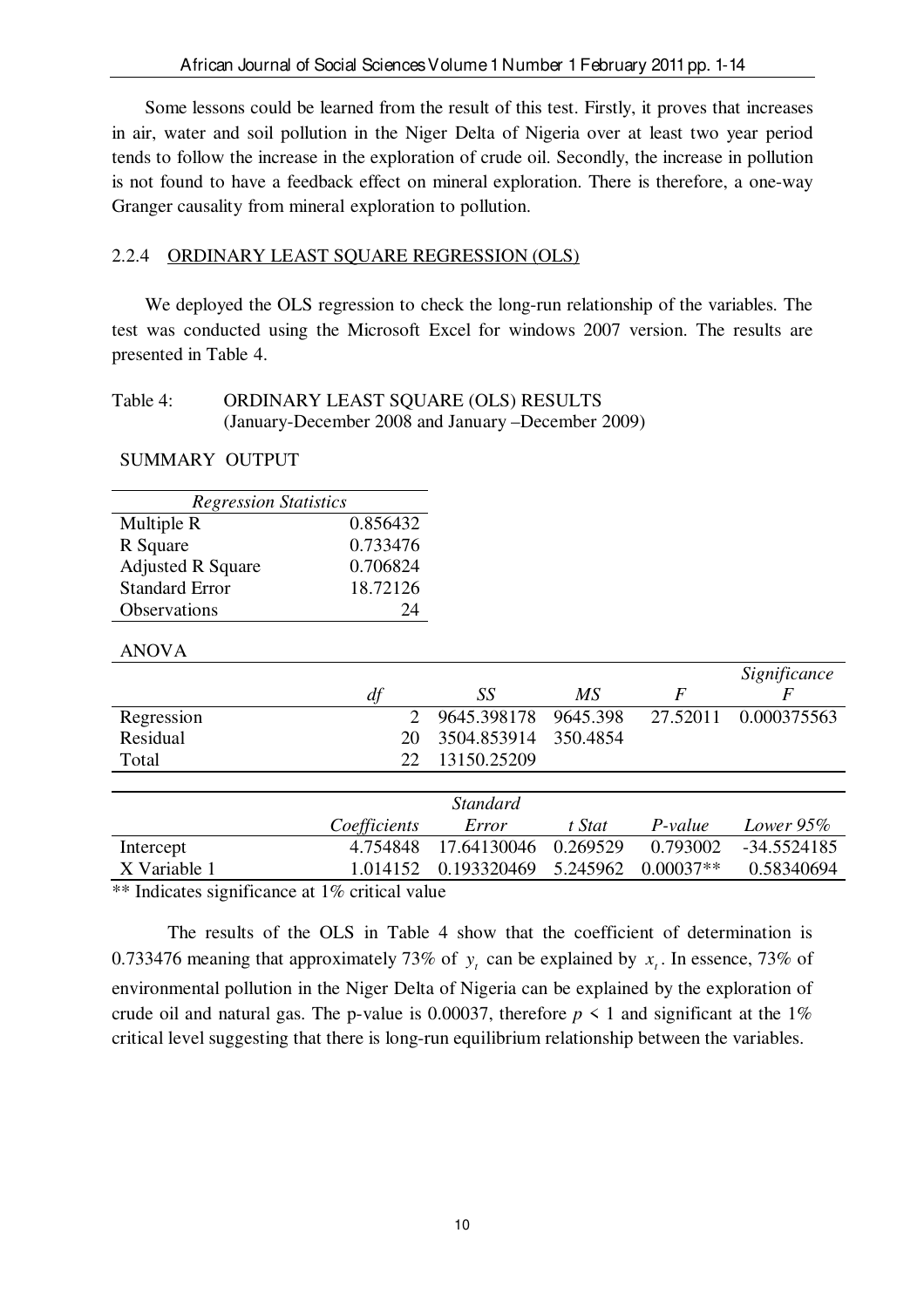## 3. RESULTS AND DISCUSSION

This study was aimed at examining the causal links between the exploration of crude oil and natural gas and environmental pollution (i.e. air, water and soil pollution) in Nigeria using Granger causality time series econometric analysis.

The unit root tests reveal that the variables were stationary and suitable for the study. The cointegration test results reject the null hypothesis of "no cointegration" implying that the variables were integrated in the same order I(1) thus fulfils the empirical requirement of the study.

The Granger causality test results show that there in one-way causality relationship flowing from the extraction of crude oil and natural gas to environmental pollution in Nigeria thus, it could be construed that the mineral exploration causes pollution in Nigeria.

The reverse hypothesis of environmental pollution causing the exploration of crude oil and natural gas was rejected.

The Ordinary Least Square regression statistic confirms the existence of a long-run equilibrium relationship between the variables, meaning that environmental pollution in Nigeria will continue to be associated with mineral exploration.

The OLS test result further show that at least 73% of the environmental pollution in Nigeria can be attributed to the exploration of crude oil and natural gas and the probability of the eradication of pollution whilst the exploration of crude oil subsists is less than 1%.

The results of the study illustrate that the prevalence of pollution in Nigeria's oil communities is beneficial to the firms that are engaged in the exploration exercises because it reduces the transaction cost as they do not have to compensate for the damage caused to the environment due to the laxity of environmental protection laws which effectively has turned Nigeria into "pollution heaven" (e.g Scott, 2004).

The study further finds that gas flaring causes the temperature of the Niger Delta region of the country to rise to unhealthy and very dangerous levels creating imbalance in the environment and causing acid rainfall that destroys plants and animal species. It finds that the spilling of crude oil into the environment contaminates soil and water sources without remediation by the polluting firms.

It finds that the dependency on minerals for the sustenance of the Nigeria's economy is bad for the environment and the possibility of achieving sustainable development by minerals dependent economy is highly unlikely.

The study finds that Nigeria is Africa's "pollution heaven" (see Potter, 1990) and that the problem hinges upon the federal structure of the country which is very deficient and relatively dysfunctional.

The federal institution of Nigeria is indicative of unitary system in that vital powers are concentrated in the centre in such ways that the sub-federal states are powerless to enforce environmental laws without going through extensive and difficult bureaucratic channels of the central government.

The federal institution depend on the income from crude oil and natural gas for sustenance without which the federal structure is likely to collapse therefore, the government is unwilling to impose deterring conditions on the oil firms as not to disrupt and diminish the activities of the firms.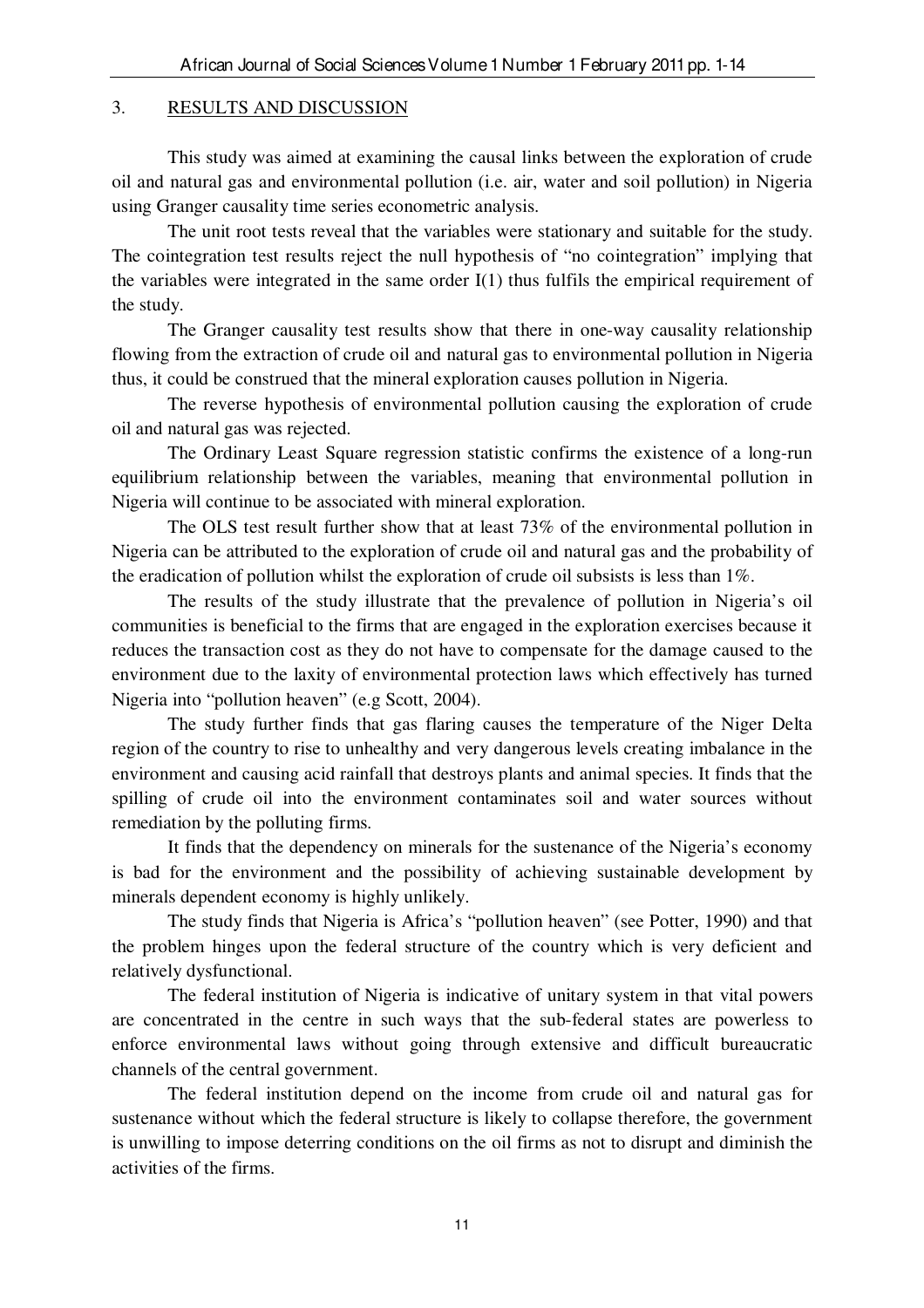Nigeria therefore is very actively racing to the bottom and will likely "stuck at the bottom" (e.g Gray, 2002) as it gets into "regulatory chill" to protect its economic survival and to preserve the economic interest of the transnational oil firms.

The study finds that Nigeria's pollution problem is uniquely different from pollution occurring elsewhere in the world for two reasons. Firstly, the federal institution is so deficient to such an extent that it relies on foreign assistance for military and economic supports and therefore shall always lower its law enforcement powers to sustaining the foreign investors, this effectively means that Nigeria is engaging in the "race to the bottom" (e.g Meisel, 2004); Secondly, the federal government is structured in a semi-unitary format whereby the centre does not share fiscal control and law enforcement powers with the periphery.

The centralised form of control facilitates corruption enabling the foreign oil firms to manipulate the corrupt government officials at the national level to enable the foreign firms to conduct oil exploration recklessly without the need to worry about possible sanctions from the government.

The study also find that, as direct consequences of the perpetual gas flaring and oil spillage, the local people in the immediate areas where the exploration activities are being carried out are deprived of good standards and quality of living and the ecosystem is under constant threats whilst the traditional sources of income such as fishing and subsistence farming are diminishing. The sources of drinking water are often submerged and polluted by crude oil and there is lack of willingness by the oil firms to clean-up and conduct remediation.

## 4. CONCLUSION

The policy implications of the study are wide ranging. The host developing countries where foreign corporations are engaged in the extraction and exploration of mineral resources should understand that the lowering of environmental protection standards in anticipation of gaining competitive advantages destroy the environment and violate the rights of the humans and causes degradation of the ecosystem. Where there is a long-run effect of environmental pollution as the study of Nigeria has shown, there is a very slim chance of sustainable development and economic progress occurring.

The only viable option for any government to take is to nationalise the mineral resources and related industries and to adequately enforce the environmental laws irrespective of whether it affects the transnational firms or the local industries.

#### REFERENCES

- Akaike, H. (1976) Canonical correlation analysis of time series and the use of an information criterion, cited in *Systems* Identification, ed. R. K. Mehra & D. G. Lainiotie, 27-96. New York: Academic Press
- Al Gedicks (2001) Resources Rebels, Canada: South End Press
- Alfaro, L (2003) Foreign Direct Investment and Growth: Does the Sector Matter? Harvard Business School, April 2003
- Collier, Paul, and Anke Hoeffler (2004) "Greed and Grievance in Civil War" Oxford Economic Papers 56, 663-95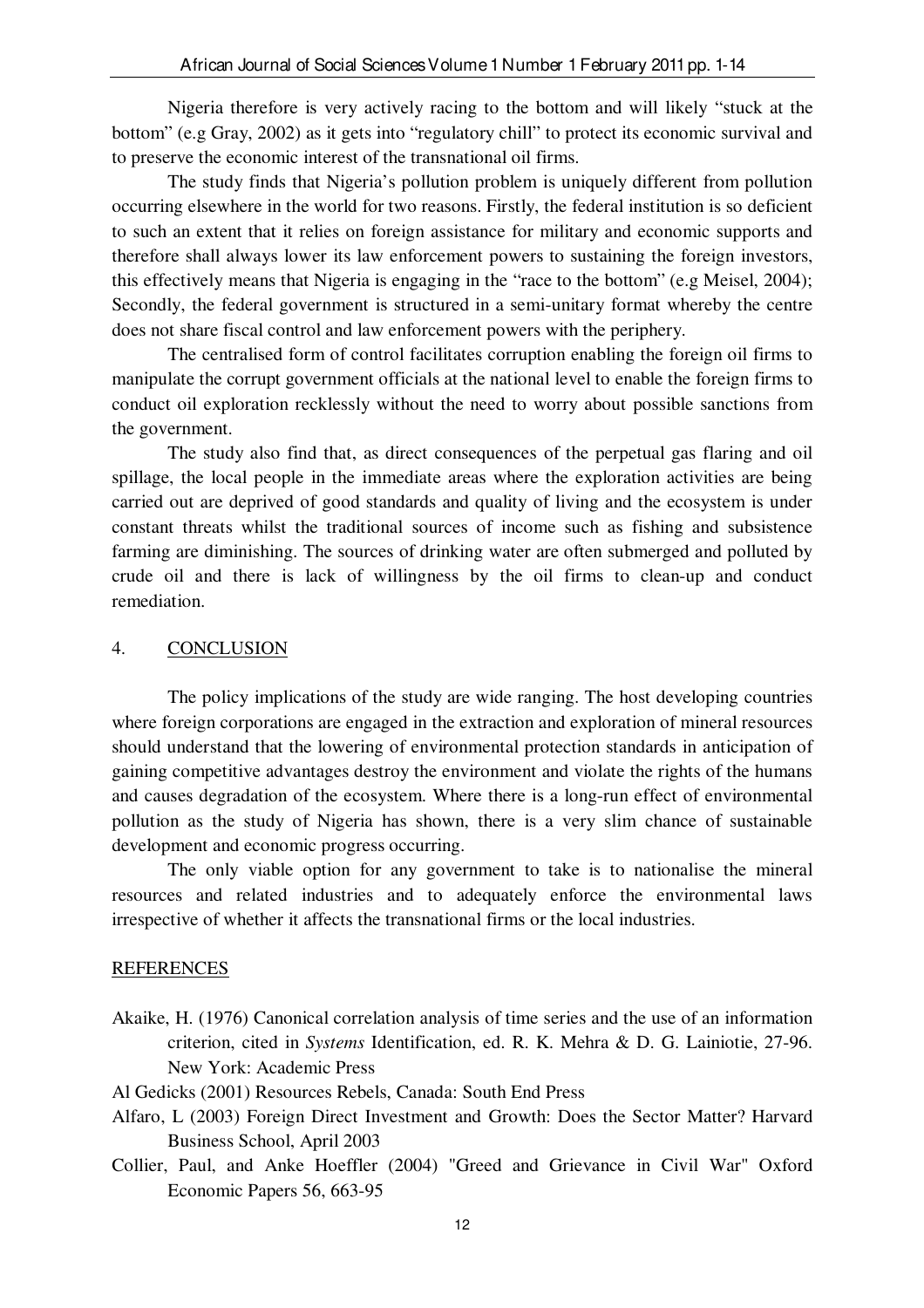- De Soysa, I (2002) 'Paradise is a Bazaar? Greed, Creed, Grievance and Governance', *Journal of Peace Research* 39(4): 395–416.
- Dickey, D. A. and Fuller, W. A. (1981) "Likelihood Ratio Statistics for Autoregressive Time Series with a Unit Root", Econometrica, 49, 1057-72.
- Elvidge, CD; Ziskin, D; Baugh, KE; Tuttle, BT; Ghosh, T; Pack, DW; Erwin, EH; Zhizhin, M (2009), A Fifteen Year Record of Global Natural Gas Flaring Derived from Satellite Data. *Energies 2* (3) 595-622. http://www.mdpi.com/1996-1073/2/3/595/ [Accessed 30/12/2009]
- Engle, R F. (1982) Autoregressive Conditional Heteroscedasticity with Estimates of the Variance of United Kingdom Inflation, Econometrica, 50(4), 987-1007
- Engle, R F., and Manganelli, Simone (1999) CAViaR: Conditional Autoregressive Value at Risk by Regression Quartiles, University of California, San Diego, Department of Economics Working Paper 99-20.
- Engle, Robert F., and Mezrich, Joseph (1996) GARCH for Groups, RISK, 9(8), 36-40.
- Engle, R F., and Ng, Victor, (1993) Measuring and Testing the Impact of News on Volatility, Journal of Finance, 48, 1749-1778
- Ewa-Oboho, I. and Oladimej, O. (998) Studies on the Short-Term Effects of the Mobil Idoho Oil Spill on the Littoral Biota of South-Eastern Nigeria, being a joint study for Institute of Oceanography, University of Calabar, P.M.B. 1115, Calabar, Nigeria and the department of Food Technology, Awolowo University, Ile-Ife, Nigeria
- Fearon, J D & Laitin, D. D (2003) Ethnicity, insurgency, and civil war; American Political Science Review 97(1): 1–16.
- Friends of the Earth (2005) "Gas Flaring in Nigeria: A Human Rights, Environmental and Economic Monstrosity", Published by "Environmental Rights Action and Friends of the Earth".
- Gray, K. R (2002) "Foreign Direct Investment and Environmental Impacts: Is the Debate Over?" London: Blackwell pp. 306-312.
- Granger, C. W. (1969) "Investigating Causal Relations by Econometric Models and Cross-Spectral Methods", Econometrica, 37 (3), 422-438.
- Granger, C. W. (1994) "Some Comments on Empirical Investigations Involving Cointegration", Econometric Review, 13 (3), 345-350
- Granger, C. W. (1980) "Testing for Causality", *Journal of Economic Dynamics and Control*, 2, 329-352.
- Granger, C. W, J. (1981) "Some Properties of Time Series Data and Their use in Econometric Model Specification", Journal of Econometrics, 16, 121-130
- Ime R. Udotong, Samuel I. Eduok, Joseph P. Essien, and Basil N. Ita (2008) "Density of Hydrocarbonoclastic Bacteria and Polycyclic Aromatic Hydrocarbon Accumulation in Iko River Mangrove Ecosystem, Nigeria"; Report sponsored and published by the World Academy of Science, Engineering and Technology Volume 34, found online at: http://www.waset.org/journals/waset/v44/v44-136.pdf [Accessed 7/10/2009]
- Johansen S. (1988) "Statistical analysis of Cointegration vectors", Journal of Economic Dynamics and Control, 12:231-54
- Johansen, S. and Jesulius, K. (1990) "Maximum likelihood estimation and inference on cointegration-with application to the demand for money", Oxford Bulletin of Economics and Statistics, 52: 169-210